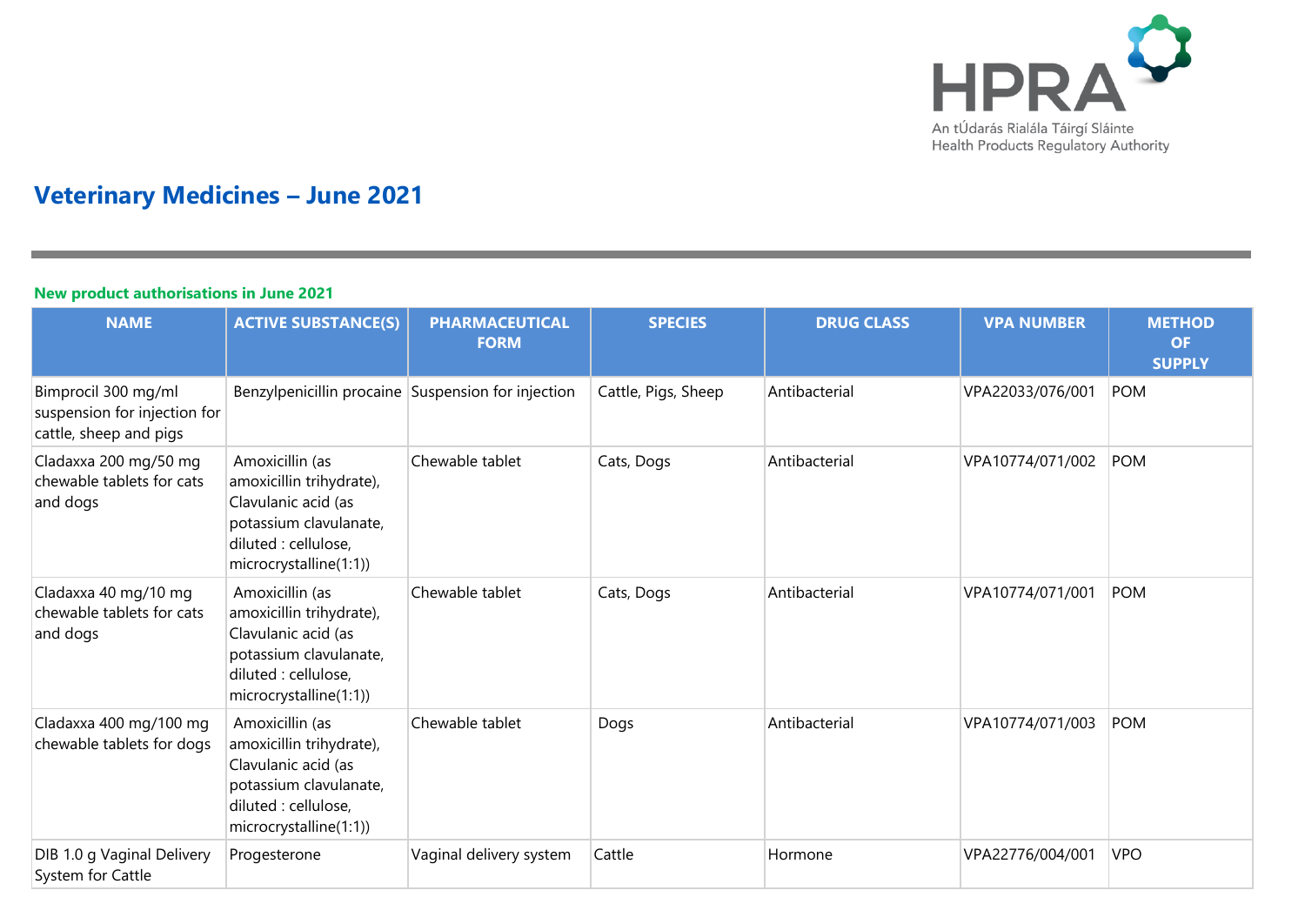

| DORAXX 100 mg/ml<br>solution for injection for<br>cattle, pigs and sheep                | Tulathromycin                                                                                | Solution for injection | Cattle, Pigs, Sheep             | Antibacterial    | VPA10791/014/001 | POM        |
|-----------------------------------------------------------------------------------------|----------------------------------------------------------------------------------------------|------------------------|---------------------------------|------------------|------------------|------------|
| Ficoxil 227 mg chewable<br>tablets for dogs                                             | Firocoxib                                                                                    | Chewable tablet        | Dogs                            | N.S.A.I.D.       | VPA10425/016/002 | <b>POM</b> |
| Ficoxil 57 mg chewable<br>tablets for dogs                                              | Firocoxib                                                                                    | Chewable tablet        | Dogs                            | N.S.A.I.D.       | VPA10425/016/001 | POM        |
| Formicpro 68.2q Beehive<br>Strips for Honey Bees                                        | Formic acid                                                                                  | Bee-hive strip         | Honey bees                      | Ectoparasiticide | VPA22670/002/001 | <b>LM</b>  |
| Kelevo 200 µg tablets for<br>dogs and cats                                              | Levothyroxine sodium                                                                         | Tablet                 | Cats, Dogs                      | Hormone          | VPA10425/018/001 | <b>POM</b> |
| Kelevo 400 µg tablets for<br>dogs and cats                                              | Levothyroxine sodium                                                                         | Tablet                 | Cats, Dogs                      | Hormone          | VPA10425/018/002 | <b>POM</b> |
| Kelevo 800 µg tablets for<br>dogs                                                       | Levothyroxine sodium                                                                         | Tablet                 | Dogs                            | Hormone          | VPA10425/018/003 | <b>POM</b> |
| Myolone 25 mg/ml<br>solution for injection for<br>dogs and cats                         | Nandrolone laurate                                                                           | Solution for injection | Cats, Dogs                      | Hormone          | VPA10475/042/001 | POM        |
| NEOSKILAB 1.5 mg/ml<br>solution for injection for<br>cattle, sheep, goats and<br>horses | Neostigmine<br>Metilsulfate                                                                  | Solution for injection | Cattle, Goats, Horses,<br>Sheep | Chemical         | VPA10402/004/001 | <b>POM</b> |
| Procipen 300 mg/ml<br>suspension for injection for<br>cattle, sheep and pigs            | Benzylpenicillin procaine Suspension for injection                                           |                        | Cattle, Pigs, Sheep             | Antibiotics      | VPA22033/075/001 | POM        |
| Solantel 200 mg/ml Pour-<br>On Solution for Cattle                                      | Closantel (as closantel<br>sodium dihydrate ph.<br>eur.)                                     | Pour-on solution       | Cattle                          | Endoparasiticide | VPA22664/150/001 | POM        |
| Twinox 200 mg/50 mg<br>chewable tablets for cats<br>and dogs                            | Amoxicillin (as<br>amoxicillin trihydrate),<br>Clavulanic acid (as<br>potassium clavulanate, | Chewable tablet        | Cats, Dogs                      | Antibacterial    | VPA10774/072/002 | POM        |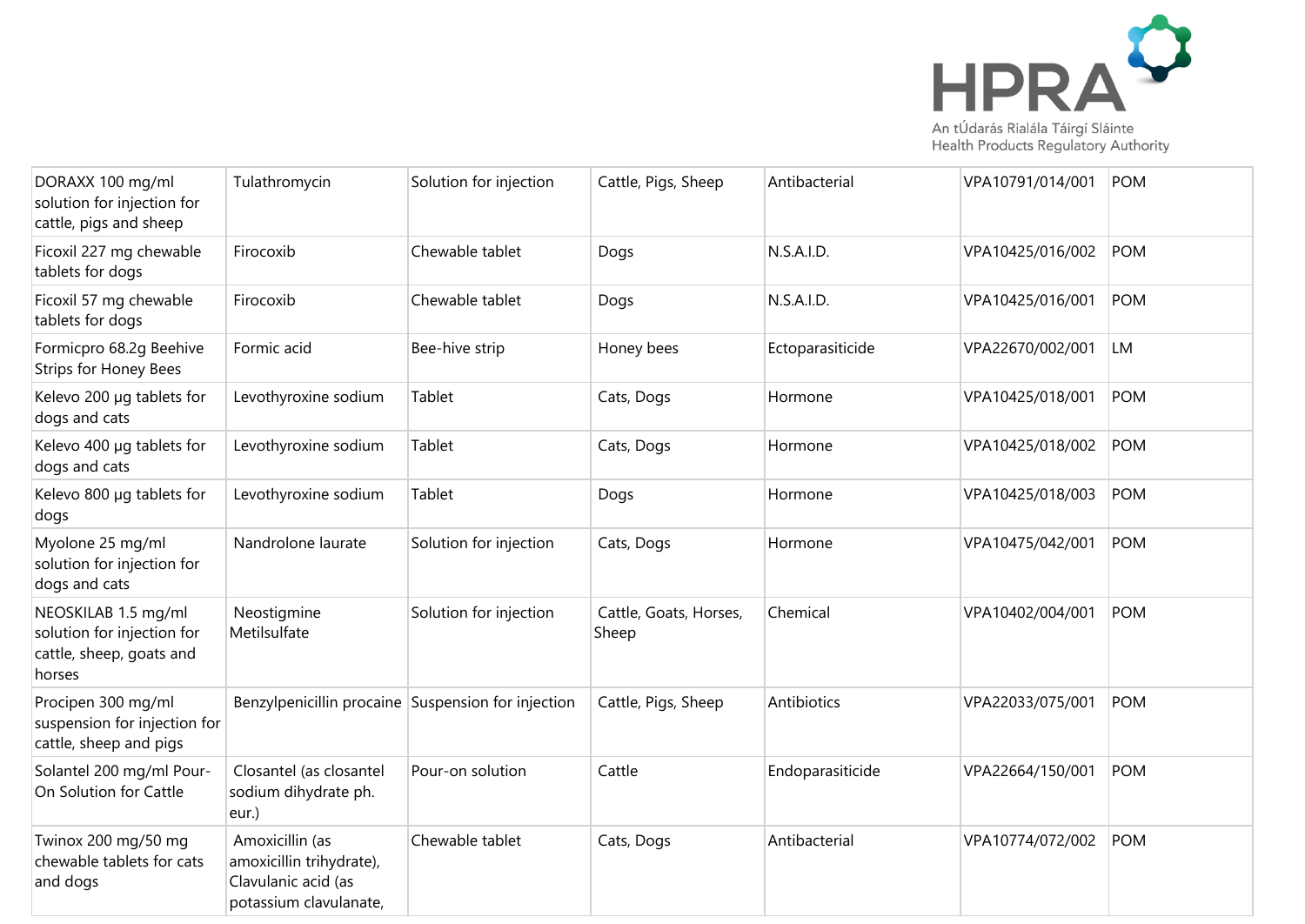

|                                                             | diluted with<br>microcrystalline cellulose<br>(1:1)                                                                                            |                 |            |               |                  |            |
|-------------------------------------------------------------|------------------------------------------------------------------------------------------------------------------------------------------------|-----------------|------------|---------------|------------------|------------|
| Twinox 40 mg/10 mg<br>chewable tablets for cats<br>and dogs | Amoxicillin (as<br>amoxicillin trihydrate),<br>Clavulanic acid (as<br>potassium clavulanate,<br>diluted : cellulose,<br>microcrystalline(1:1)) | Chewable tablet | Cats, Dogs | Antibacterial | VPA10774/072/001 | <b>POM</b> |
| Twinox 400 mg/100 mg<br>chewable tablets for dogs           | Amoxicillin (as<br>amoxicillin trihydrate),<br>Clavulanic acid (as<br>potassium clavulanate,<br>diluted : cellulose,<br>microcrystalline(1:1)) | Chewable tablet | Dogs       | Antibacterial | VPA10774/072/003 | <b>POM</b> |

### **Products transferred in June 2021**

| <b>Product Name</b>                             | <b>New VPA Number</b> | <b>New MAH</b>                 |
|-------------------------------------------------|-----------------------|--------------------------------|
| DIB 1.0 g Vaginal Delivery System for<br>Cattle | VPA23174/003/001      | Syn Vet-Pharma Ireland Limited |

## **Specific product updates (for animal record keeping purposes)**

## **Change to Target Species**

| <b>Product Name</b>                                  | <b>VPA Number</b> | <b>IMAH</b>                                       |
|------------------------------------------------------|-------------------|---------------------------------------------------|
| Topimec Injection 10 mg/ml solution for<br>injection | VPA10987/157/001  | Chanelle Pharmaceuticals Manufacturing<br>Limited |